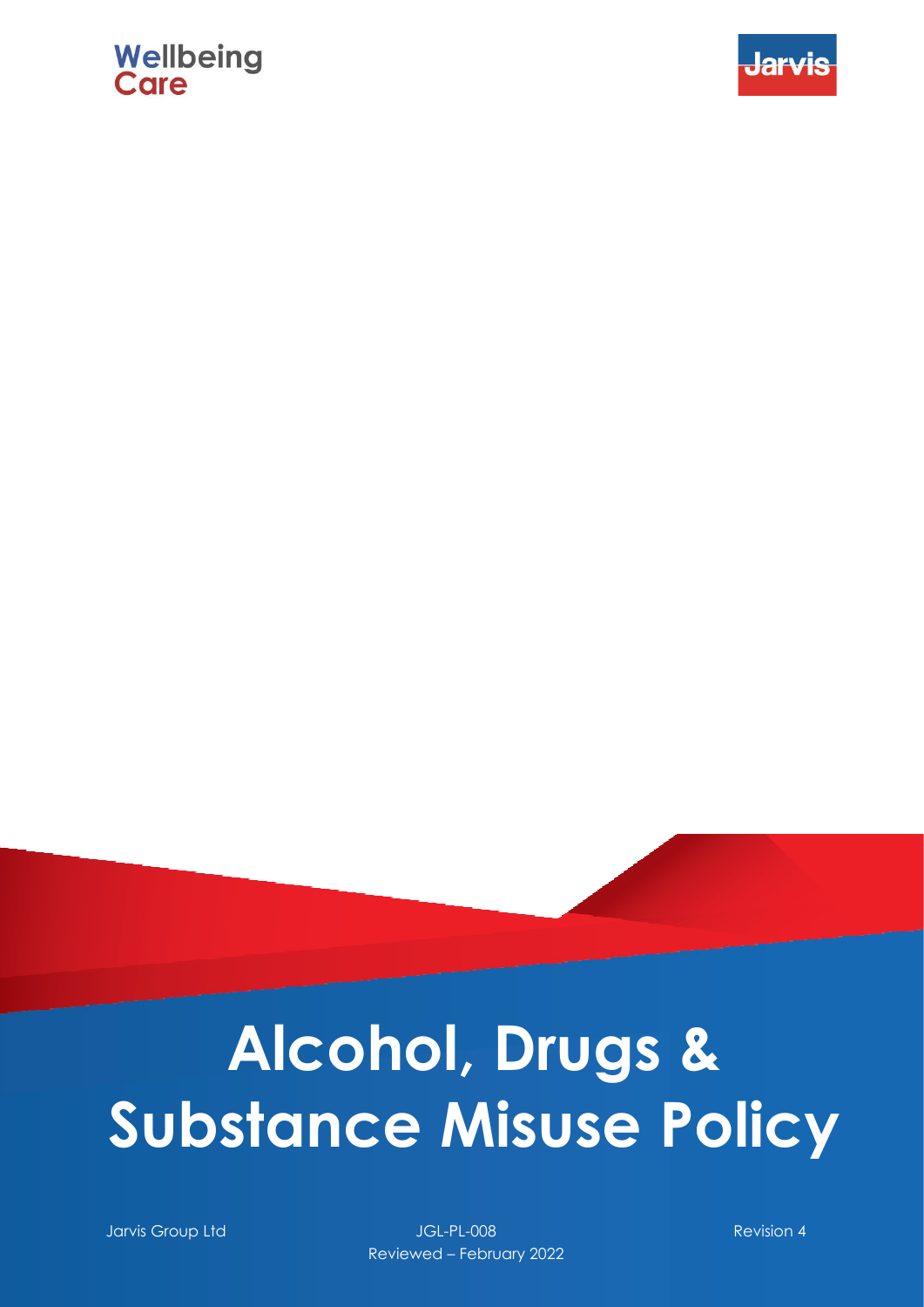



Jarvis Group Ltd ("the company") has a general duty under Health & Safety at Work Legislation to ensure, as far as is reasonably practicable, the health, safety, and welfare of all its employees. Therefore, if an employer knowingly allows an employee under the influence of alcohol, drugs or other substances to continue working and his/her behaviour places the individual or others at risk, then the employer could face prosecution. It must be noted that all employees are also required to take reasonable care of themselves and others who could be affected by what they do at work.

The principal legislation in the U.K. for controlling the misuse of drugs and substances is the Misuse of Drugs Act 1971. Nearly all drugs and substances with misuse or dependence liability are covered by this act. The Act makes the production, supply and possession of these controlled drugs and substances unlawful. If an employer knowingly permits the abuse of illegal drugs and substances and/or the production supply of any controlled drugs and substances to take place on its premises, then the employer could be committing an offence.

Alcohol and substance misuse are issues for all society. They have consequences for the individual concerned, the organisation for whom they work, as well as family, friends and work colleagues. Successfully tackling the problem can benefit both the organisation and its employees by:

- Creating a better, safer working environment, whilst safeguarding the wellbeing of our staff,
- Reducing the cost of absenteeism or impaired productivity,
- Reducing the risk of accidents caused by impaired judgement,
- Contributing to society's efforts to combat alcohol, drug and substance abuse,
- Enhancing the public perception of the organisation as a responsible employer, and
- Creating a more productive environment by offering support to those employees who have an alcohol, drug or substance related problem and thereby improving employee performance, self-esteem and well-being.

#### **Purpose of policy**

The purpose of this Policy is to make clear to all staff the company's position on alcohol and substance abuse while at work and the action to be taken if such circumstances arise.

# **Aims of this policy**

This policy aims to contribute to a safe and healthy work environment by:

- Preventing drugs, alcohol and other substance problems through awareness raising and providing guidance on the symptoms, effects on work and health consequences of drugs, alcohol and substance abuse,
- Identifying problems at an early stage, thus minimising risks to the health and safety of employees and potentially safeguarding the health and safety of fellow employees and others,
- Recognising drug, alcohol and other substances problems as medical conditions that are potentially treatable and providing the means whereby those who have a problem can seek and be offered help in confidence,
- Providing assistance and a supportive environment to employees with problems with the aim of maintaining them in and, where appropriate, reintegrating them into the workplace, AND
- Clearly defining the Company's position on these matters

# **Responsibility**

This policy is applicable to all employees or agents working on our behalf. All managers and supervisors have a responsibility for implementing this policy with appropriate support from Human Resources. All employees have a responsibility to adhere to the policy, and a duty to co-operate with management to ensure correct implementation of the policy.

It should be noted that while employees are free to do what they choose in their own time, this freedom brings with it the responsibility of ensuring that they do not engage in any activity which would bring into question their loyalty and reliability, weaken public confidence in the conduct of the business or in any other way prevent the efficient performance of their official duties. Employees are reminded that inappropriate behaviour outside working hours (including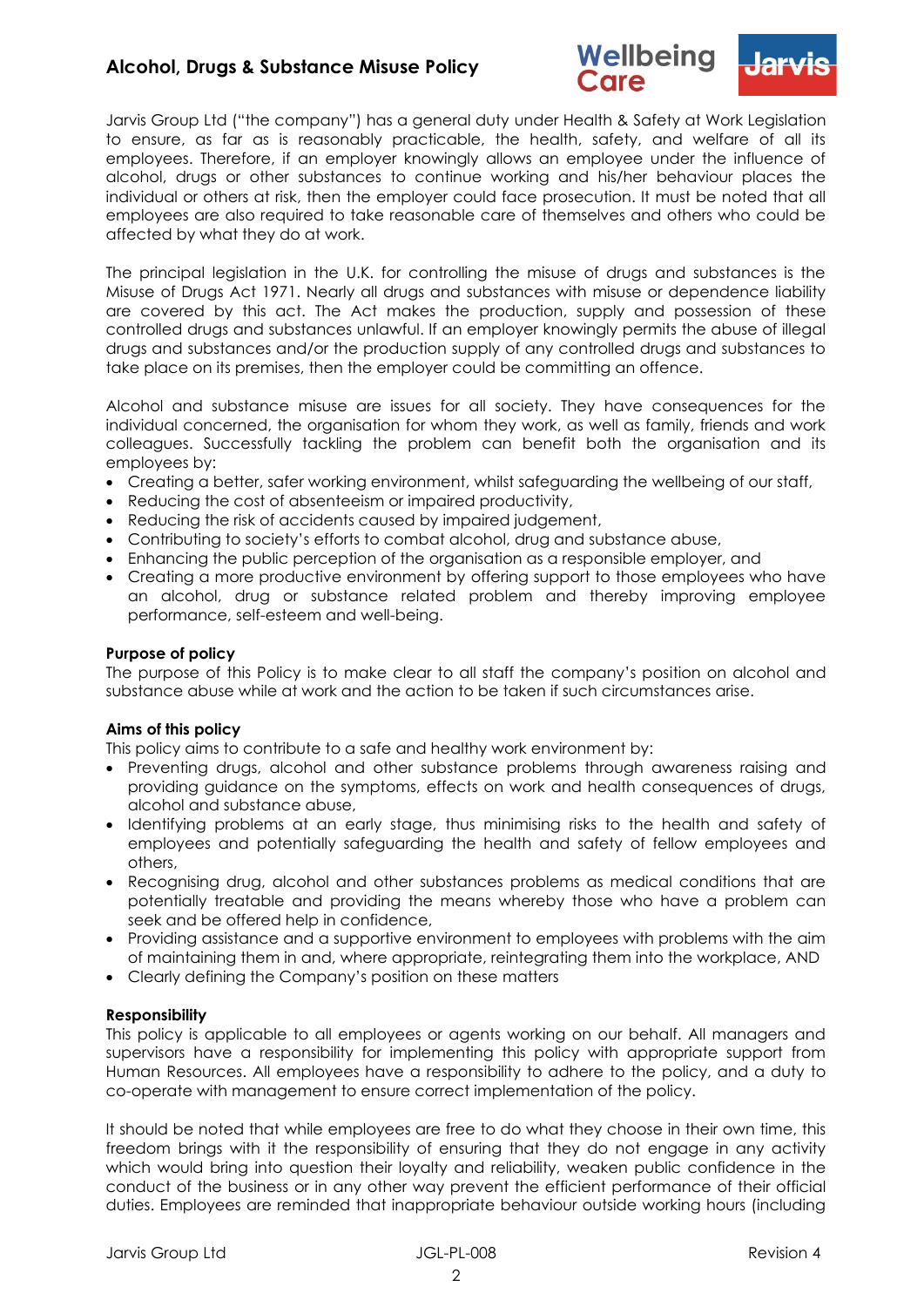



at company functions) may constitute misconduct in some circumstances and will be dealt with in accordance with the company's **Disciplinary Procedure**.

#### **What is alcohol or substance abuse?**

In this policy, "substance abuse" refers to the use of illegal drugs and substances and the misuse of prescribed and "over the counter" drugs and substances including solvents. Substance misuse can harm the user both physically and mentally and, through the user's actions, harm other people. Alcohol problems are defined as "any drinking, either intermittent or continual, which impairs an employees' work performance and/or interferes with attendance."

For those reasons, the following rules will be strictly enforced:

- The company will comply with current legislation such as The Health and Safety at Work Act 1974, the Misuse of Drugs Act 1971, the Transport and Works Act 1992,
- All our employees and others working with us are expected to arrive at our workplaces fit to carry out their roles and to be able to perform their duties safely without any limitations due to the use or effects of alcohol or drugs,
- Measures to prevent our employees and others working with us from attending workplaces under the influence of alcohol or illegal drugs will include post incident/for cause and random testing, and
- The company will operate a zero-tolerance policy in respect of illegal drugs and will observe the current legal drink drive limit in respect of alcohol. These can be found at https://www.gov.uk/drug-driving-law

In addition, employees, workers or contractors must:

- Ensure they are aware of the side effects of any prescription drugs,
- Advise their line manager or a member of the management team immediately of any side effects of prescription drugs, which may affect work performance or the health & safety of themselves or others, such as drowsiness,
- Comply with drink-driving laws and drug-driving laws at all times,
- Comply with the manufacturer's guidance (e.g. not operating plant or machinery/driving),
- Notify their line manager/manager in charge if they have any suspicions of co-workers who they believe are under the influence of alcohol, drugs or other substances, and
- Advise line manager/HR if they are prescribed any medication that may impair their ability to work.

# **Alcohol or substance abuse – what are the signs?**

All kinds of people are involved in alcohol and substance abuse and many people who are involved in such misuse are in employment. Alcohol and substance abusers do not conform to any stereotype so it is unwise to make any assumptions about who may be abusers. Alcohol reduces physical co-ordination and reaction speed, as well as affecting thinking and judgement. Excessive alcohol consumption can lead to arguments, mood swings, emotional problems including depression and violence.

Particular care must be given when interpreting behaviour and symptoms, which may in fact constitute the side–effects experienced by people on medication for a condition encountered as a result of Disability as defined by the Disability Discrimination Act.

#### **Guidance on Dealing with alcohol, drug or substance abuse problem**

Employees with an alcohol or substance abuse problem have the same rights to confidentiality and support as they would have if they had any other medical or psychological problem. As far as possible, save for the provisions of the law, alcohol and substance abuse as identified by the Occupational Health Service shall be treated initially as a health issue rather than an immediate cause for disciplinary action or dismissal. The movement into Disciplinary Procedure will be dependent on the circumstances of each case and managers should seek advice from Human Resources before initiating the formal **Disciplinary Procedure**.

Managers should ensure that any member of staff with a drug, alcohol or substance problem has access to appropriate advice, information and help in getting treatment. Employees who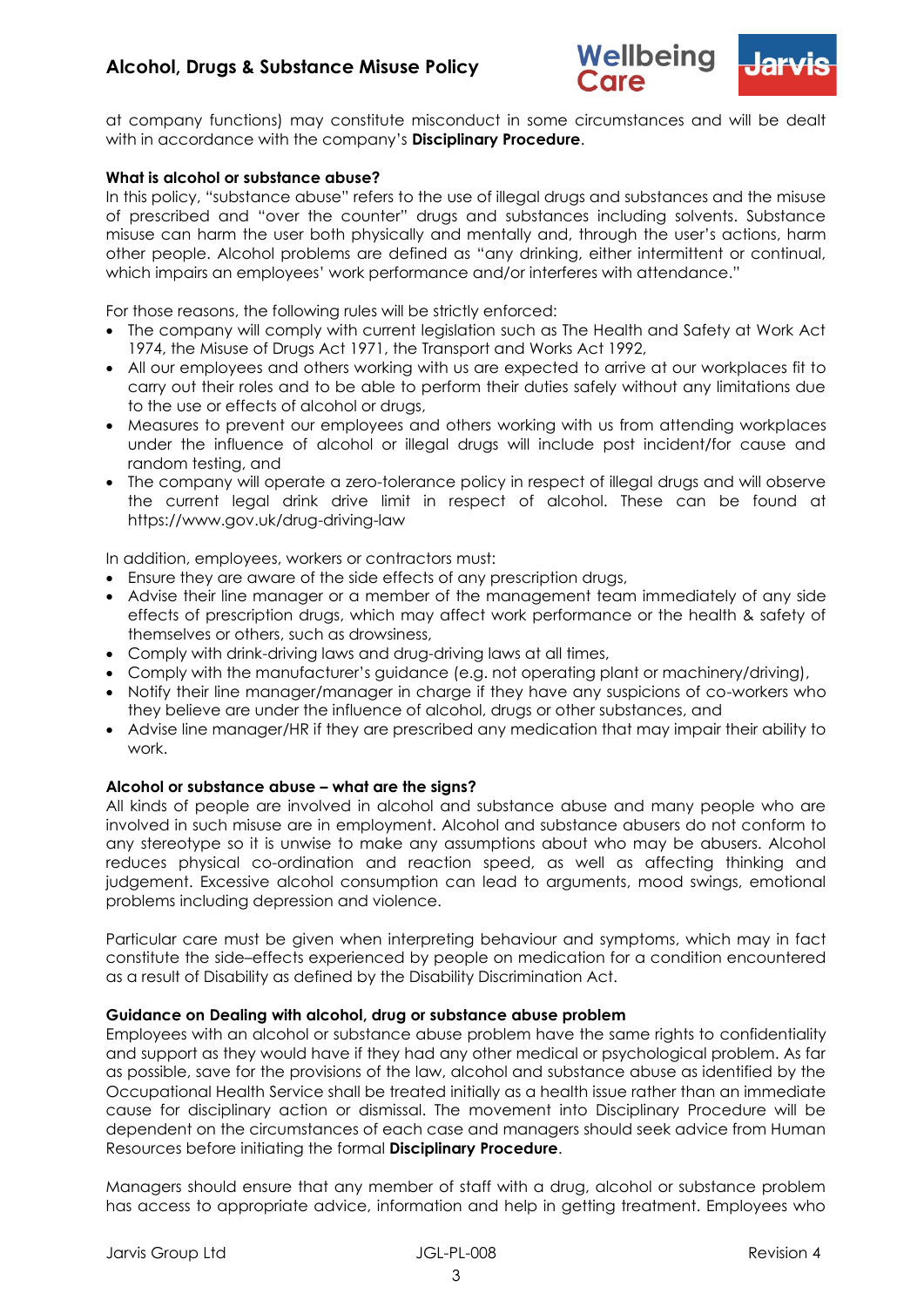



think they have such a problem are encouraged to seek help voluntarily at the earliest possible moment. If there is an immediate danger, the person should be safely removed from the workplace. Every effort should be made to ensure the person does not endanger others, for example, by driving home. Employees who, because of the deterioration in their work or behaviour, come to the attention of management as having such a problem, will be required to discuss the situation confidentially with the manager, a representative from Human Resources, and a Trade Union representative, if necessary. They will also be offered professional advice and help through the auspices of the Employee Assistance Programme. Time off will be allowed for such treatment as is deemed necessary and, as long as treatment is being provided and accepted, job security will be protected in the same way as for employees experiencing other health problems.

Treatment of alcohol, drug and substance misuse may require long-term support, and members of staff who begin a course of treatment will be given encouragement to continue, despite possible relapses. Each case will be considered on its own merits in conjunction with professional advice, and sympathetic consideration will be given to absences for treatment and rehabilitation under normal sick-leave provisions, although this cannot be continued indefinitely in the case of chronic conditions. Should employees persistently refuse help or fail to complete a treatment programme, and this is reflected in poor performance or behaviour at work, this will lead to disciplinary action which may lead to dismissal. Cases of gross misconduct e.g. possession and/or dealing in drugs and substances will also lead to disciplinary action which may result in dismissal.

Possession and/or dealing in drugs or other substances is a criminal offence, and will be reported immediately to the Police, without exception. Where the job of an employee with a drug, alcohol or substance related problem carries an element of risk from a health and safety point of view, it may be necessary to reassign them to other duties for a temporary period. This may include withdrawal from driving duties. Any employee who attends work showing signs of being under the influence of alcohol, drugs or other substances and is deemed unfit for work, will be removed from their working environment. Disciplinary action will also be taken in accordance with the Disciplinary Procedures.

#### **Help and support**

The Company will endeavour to ensure that advice and help are made available to any employee who feels they have a problem with alcohol or drug misuse. In the first instance, individuals will be encouraged to seek help from their General Practitioner. Under these circumstances, and with the employee's consent, a referral will be made to the GP and we may engage the services of an Occupational Health Service provider to assist us. It may occasionally be necessary to request that the employee refrains from work temporarily, or undertakes restricted duties to ensure their own safety and that of others. The company may also, at its complete discretion, allow additional time off (normally unpaid) for employees to obtain treatment or attend support groups.

The company will aim to ensure that the confidentiality of any employee experiencing alcohol or drug-related problems is maintained appropriately. However, it needs to be recognised that, in supporting staff, some degree of information sharing is likely to be necessary. Similarly, if there are any underlying matters affecting the individual's wellbeing, we would encourage the employee to engage with the company's wellbeing programme.

**Signed**

**Mark Doyle Mike Peters**

Chief Executive Office Chief Executive Officer Jarvis Contracting Ltd Jarvis Group Developments Ltd